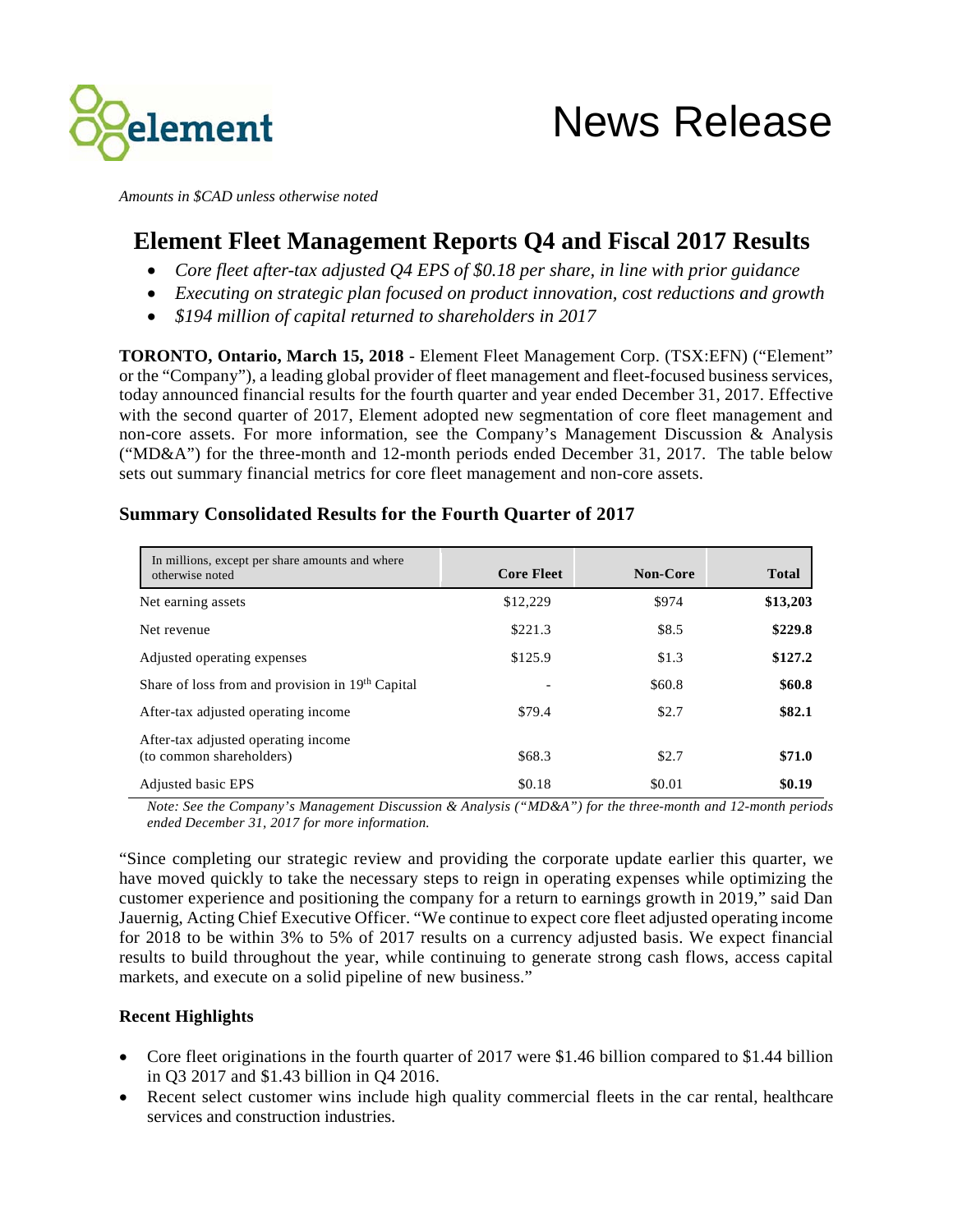- During the quarter, Element continued to make significant advances providing fleet management services to the ride sharing and car sharing sectors, launching its programs with General Motors' car sharing platform, Maven, and with Splend, an Australian based company that provides vehicles for on-demand rideshare and delivery services.
- Element continues to maintain a strong financial position with approximately \$4.7 billion of liquidity to finance future business. During the fourth quarter, Element completed the issuance of US\$1 billion of rated term notes through its Chesapeake Funding II platform, bringing its total 2017 issuances to US\$3.2 billion, the most in a year from any fleet asset-backed security (ABS) issuer. Element also extended the maturity of its senior credit facility by one year to November 2020.

# **Operational Update**

On February 5, 2018, the Company announced that it would seek to create long-term value by executing on its business plan focused on customers, efficiency and operational excellence. Recently enacted initiatives include the rationalization of office space, the curtailing of discretionary expenses and targeted headcount reductions. Element expects to incur a restructuring charge of approximately \$40 million in the first quarter of fiscal 2018, primarily related to employee severance, office closures and combinations, professional fees and other costs. The anticipated annualized run-rate savings from these initiatives are expected to be approximately \$20 million, to be fully realized beginning in fiscal 2019. One-time strategic review costs of \$11.9 million were recognized in the fourth quarter.

"As we indicated several weeks ago, we have begun the process of further optimizing our operations and rightsizing our expense structure," said Mr. Jauernig. "While some of these decisions have been difficult, they are necessary and have support across the organization. We are grateful to our team members across the company for their ongoing efforts to streamline our processes while continuing to improve the customer experience."

# *Core Fleet Management Operations*

The following summarizes results from the Company's core Fleet Management operations:

|                                                                            |                      |                       | For the three-month periods<br>ended |                      | For the 12-month periods<br>ended |
|----------------------------------------------------------------------------|----------------------|-----------------------|--------------------------------------|----------------------|-----------------------------------|
| Results from continuing operations                                         | December 31,<br>2017 | September 30,<br>2017 | December 31.<br>2016                 | December 31,<br>2017 | December 31.<br>2016              |
| (in \$000's for stated values, except per share amounts)                   | \$                   | \$                    | \$                                   |                      | \$                                |
| Net revenue                                                                |                      |                       |                                      |                      |                                   |
| Service and other revenue                                                  | 140,970              | 134,902               | 122,983                              | 547,707              | 535,388                           |
| Net interest and rental revenue                                            | 80,342               | 84,164                | 74,779                               | 329,126              | 338,273                           |
| Net revenue                                                                | 221,312              | 219,066               | 197,762                              | 876,833              | 873,661                           |
| <b>Adjusted operating expenses</b><br>Salaries, wages and benefits         | 83,078               | 79,980                | 71,425                               | 315,489              | 292,640                           |
| General and administrative expenses                                        | 38,234               | 34,558                | 37,679                               | 148,236              | 160,510                           |
| Depreciation and Amortization                                              | 4,575                | 3,854                 | 1,779                                | 15,976               | 11,077                            |
| <b>Adjusted operating expenses</b>                                         | 125,887              | 118,392               | 110,883                              | 479,701              | 464,227                           |
| <b>Adjusted operating income</b><br>Provision for taxes                    | 95,425<br>16,068     | 100,674<br>21,141     | 86,879<br>18,244                     | 397,132<br>79,426    | 409,434<br>85,891                 |
| After-tax adjusted operating income                                        | 79,357               | 79,533                | 68,635                               | 317,706              | 323,453                           |
| Cumulative preferred share dividends                                       | 11,068               | 11,068                | 8,912                                | 41,301               | 35,648                            |
| After-tax adjusted operating income attributable to<br>common shareholders | 68,289               | 68,465                | 59,723                               | 276,405              | 287,805                           |
| After-tax adjusted operating income per share [basic]                      | 0.18                 | 0.18                  | 0.15                                 | 0.72                 | 0.74                              |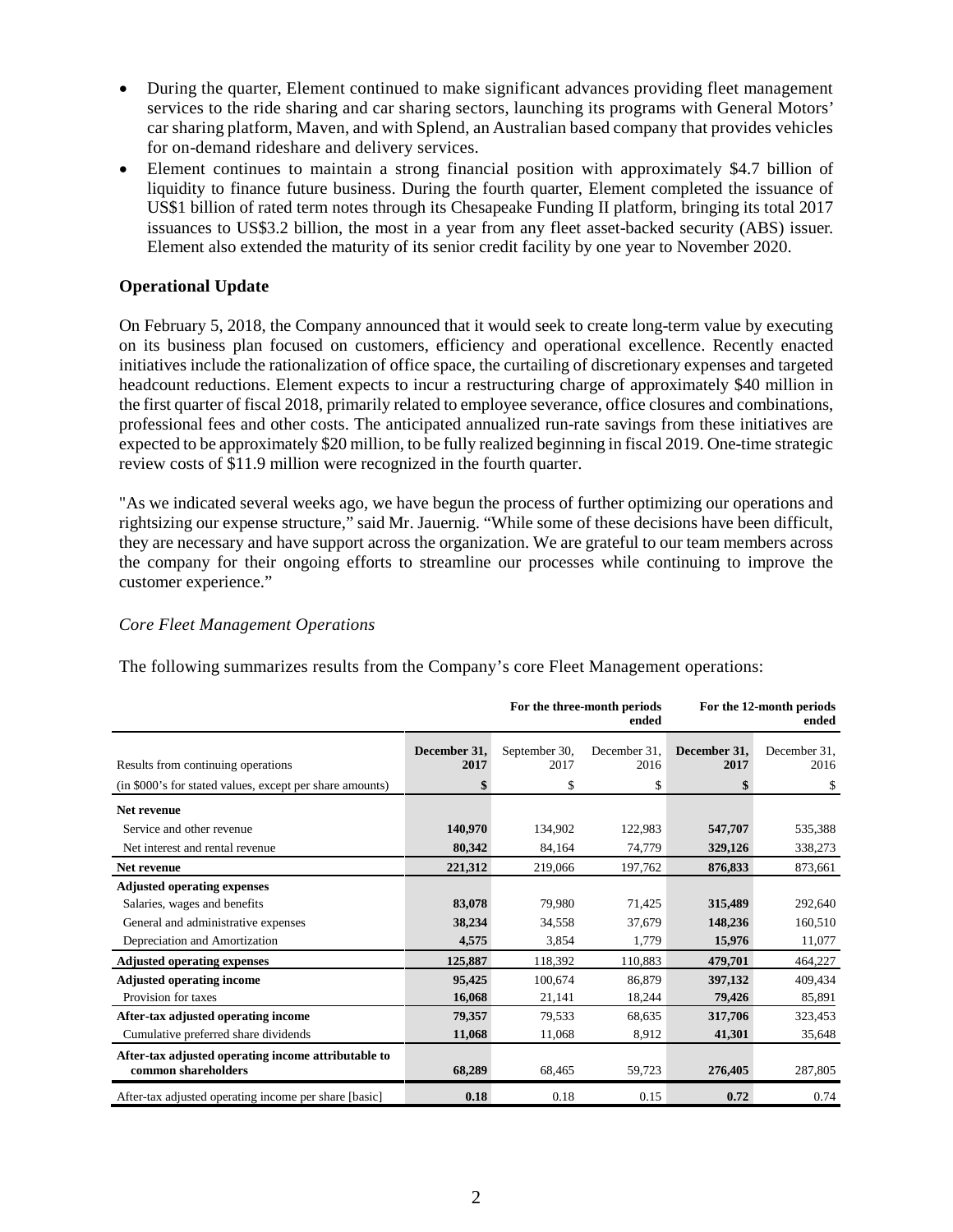- Services and other revenue was \$141 million for Q4 2017, an increase of 5% sequentially and 15% compared to the same period in the prior year, respectively. The increases reflects higher remarketing fees, the introduction of accident services in Mexico, higher maintenance fees in Canada, and increased telematics revenues.
- Net interest and rental revenue of \$80.3 million in O4 2017 was 7.4% higher than the same period last year, and 4% lower than Q3 2017.
- Net interest and rental revenue margin (NIM) was 2.61% in Q4 2017 as compared with 2.32% in Q4 2016 and 2.77% in Q3 2017.

# **Non-core Assets**

At December 31, 2017, non-core operations represented approximately 6% of Element's total assets and included the assets listed below.

| Category                                   | <b>Description</b>                                                                                                | Sept. 30,<br>2017 | Dec. 31.<br>2017 |
|--------------------------------------------|-------------------------------------------------------------------------------------------------------------------|-------------------|------------------|
| 19th Capital Group LLC                     | Senior term loans (A&B) and revolver equipment loan                                                               | \$777.2           | \$775.7          |
| 19th Capital Group LLC                     | Equity ownership (49.99%)                                                                                         | \$69.0            | \$10.0           |
| <b>ECAF I Holding Ltd</b>                  | 32.5% interest in ECAF Holdings Ltd., an indirect owner<br>of ECAF I Ltd., an issuer of rated pooled-aircraft ABS | \$122.3           | \$122.3          |
| New Zealand Equipment<br>Finance Portfolio | Portfolio of various vehicles and equipment                                                                       | \$29.7            | \$17.4           |
| Heavy Duty Truck Portfolio                 | Portfolio of Class 8 tractors and trailers in the U.S.                                                            | \$65.8            | \$58.8           |
| Total                                      |                                                                                                                   | \$1,064.0         | \$984.2          |

*In millions*

Non-Core operations contributed \$9 million of net revenue and \$0.01 in after-tax adjusted operating income per share in Q4 2017.

Element expects to continue to execute on its strategy of maximizing the value of its remaining noncore assets to enhance its capital structure and return capital to shareholders.

# *19th Capital LLC Joint Venture Update*

19<sup>th</sup> Capital continues to implement its strategic plan to improve its operations in the joint venture. This plan includes moving vehicles to corporate fleets, expediting the sale or trade-in of certain units, and optimizing the composition of the fleet to improve overall efficiency. The Company expects these actions to right-size the operating fleet, increase utilization rates, and improve cash flows over time through the operation of newer and more efficient vehicles. The Company's share of operating losses in the joint venture was \$14.1 million for Q4 2017, which reflects a one-time adjustment for accelerating depreciation of \$4.0 million. In addition to operating losses, the Company's share of losses on the disposition of certain assets in the joint venture was \$17.8 million, net of the remaining reserve established in Q2. Also in Q4 2017, the Company established a provision for impairment of \$29.0 million against its investment in the joint venture.

# **Dividends declared**

The Company's Board of Directors has authorized and declared a quarterly dividend of \$0.075 per outstanding common share of Element for the fourth quarter of 2017. The dividend will be paid on April 13, 2018 to shareholders of record as at the close of business on March 29, 2018. These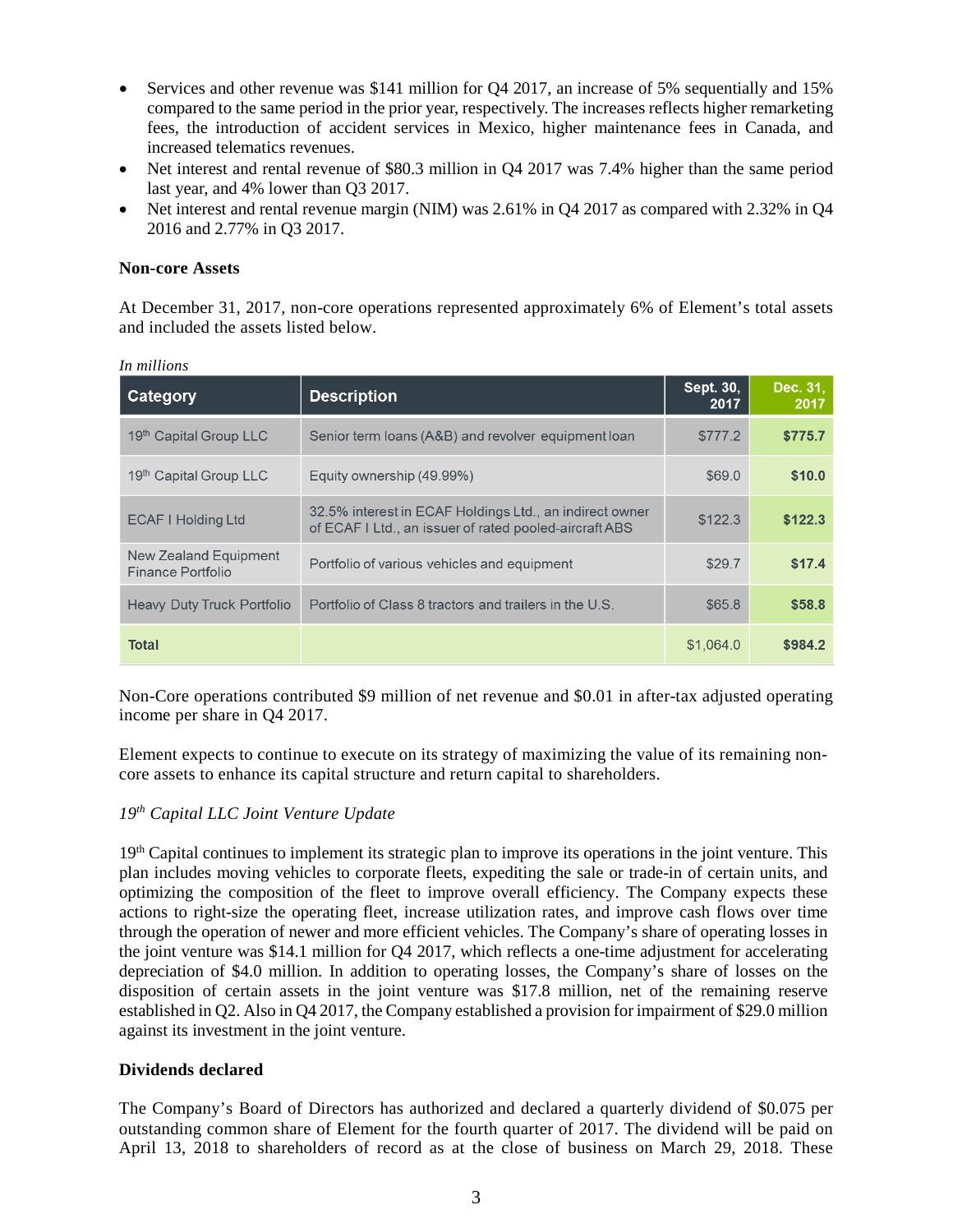dividends are designated to be eligible dividends for purposes of section 89(1) of the Income Tax Act (Canada).

On March 6, 2018, the Company's Board of Directors declared the upcoming dividends on Element's preferred shares, payable to shareholders of record at the close of business on March 16, 2018.

# **Conference call**

A conference call to discuss these results will be held on Thursday, March 15, 2018 at 9:00 a.m. Eastern Time. The conference call may be accessed by dialing the following numbers:

- North America Toll-Free: 1-800-806-5484
- Local:  $416-340-2217$
- International dial-in numbers:
- <https://www.confsolutions.ca/ILT?oss=7P1R8008065484>
- Passcode 2176493#

A series of presentation slides will be referenced by management during the conference call. These slides will be available on the Company's website in advance of the call and may be accessed at [https://www.elementfleet.com/about-us/investor-relations/presentations.](https://www.elementfleet.com/about-us/investor-relations/presentations)

The call will be recorded and may be accessed until April 13, 2018 by dialing 1-800-408-3053 or 905-694-9451 and entering the pass code 1807245#.

#### **Non-IFRS Measures**

The Company's unaudited interim condensed consolidated financial statements have been prepared in accordance with International Financial Reporting Standards ("IFRS") as issued by the International Accounting Standards Board ("IASB") and the accounting policies we adopted in accordance with IFRS.

The Company believes that certain Non-IFRS Measures can be useful to investors because they provide a means by which investors can evaluate the Company's underlying key drivers and operating performance of the business, exclusive of certain adjustments and activities that investors may consider to be unrelated to the underlying economic performance of the business of a given period. Throughout this Press Release, management used a number of terms and ratios which do not have a standardized meaning under IFRS and are unlikely to be comparable to similar measures presented by other organizations. A full description of these measures can be found in the Management Discussion & Analysis that accompanies the financial statements for the quarter ended December 31, 2017.

Element's unaudited interim condensed financial statements and related management discussion and analysis as at and for the three-month and 12-month periods ended December 31, 2017 have been filed on SEDAR [\(www.sedar.com\).](http://www.sedar.com)/)

# **About Element Fleet Management Corp.**

Element Fleet Management (TSX: EFN) is a leading global fleet management company, providing world-class management services and financing for commercial vehicle and equipment fleets. Element's suite of fleet management services span the total fleet lifecycle, from acquisition and financing to program management and remarketing – helping customers optimize performance and improve productivity. For more information, visit www.elementfleet.com.

**Contact:**